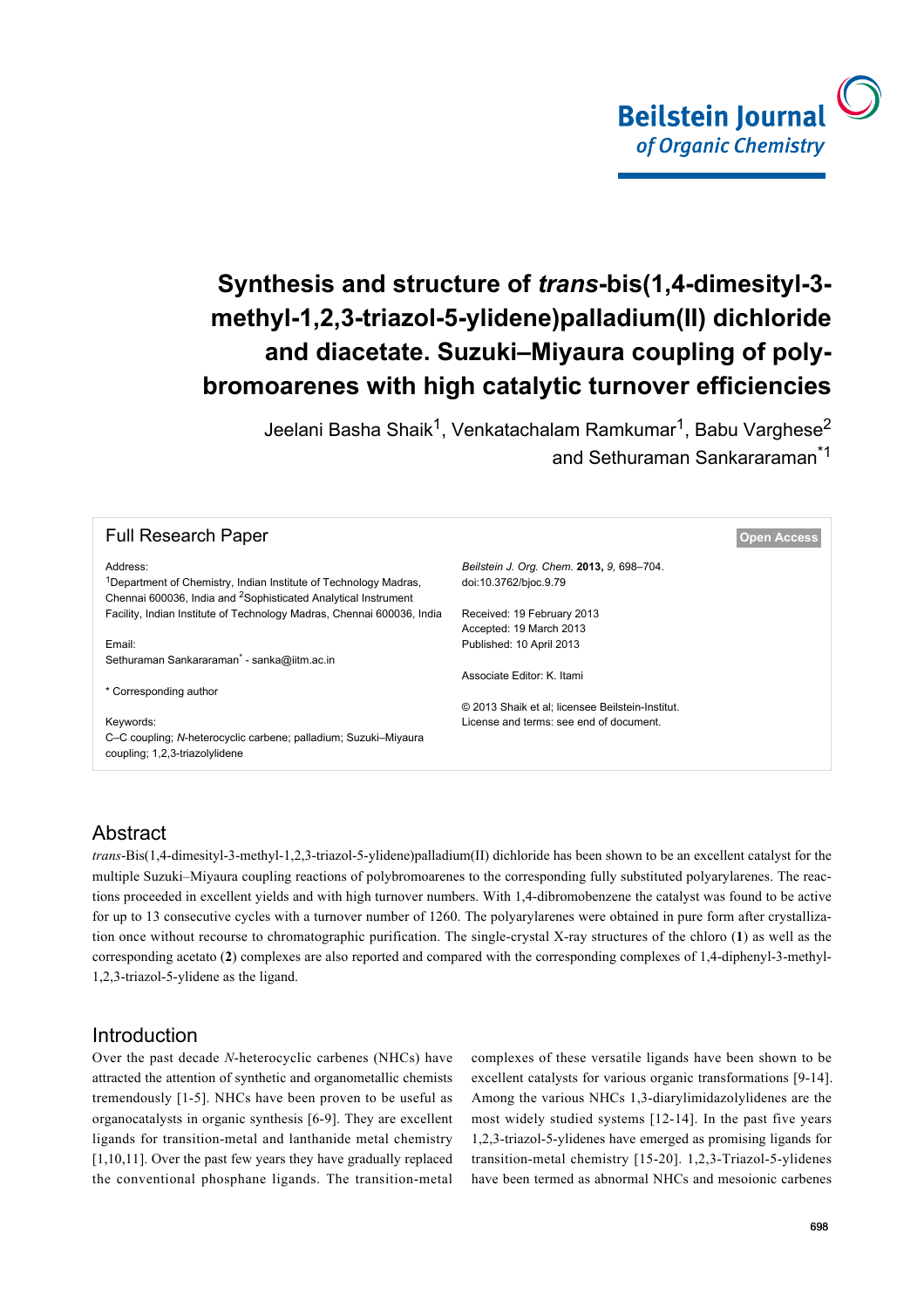because their structures cannot be represented in neutral canonical form [\[17,19\].](#page-6-4) Mesoionic NHCs are stronger sigma donors than the normal NHCs (e.g., imidazolylidenes versus triazolylidenes) [\[21-23\]](#page-6-5). Hence metal complexes of mesoionic carbene ligands are expected to show high stability and exceptional catalytic properties in comparison with their normal NHC counterparts. In particular triazolylidenes with sterically demanding mesityl and 2,4,6-triisopropylphenyl wingtip groups are catalytically very active. Polyphenylated arenes are a very important class of compounds and they find application in the areas of molecular electronics, organic discotic liquid crystals and OLEDs [\[24,25\]](#page-6-6). One of the ways to approach the synthesis of these interesting compounds is to carry out multiple C–C coupling reactions with suitable polybromoarene derivatives. In multiple C–C coupling reactions one often encounters the formation of partially coupled products and incomplete reactions leading to problematic separation of pure fully substituted compounds. Herein we report very clean multiple Suzuki–Miyaura coupling of polybromoarenes. In every case reported herein the final product, namely fully substituted polyarylarenes, was isolated in pure form upon single crystallization of the crude product. These reactions also proceeded with very high turnover number. We also report the structures of palladium(II) dichloride complex **1** and diacetate complex **2**.

# Results and Discussion Synthesis of Pd complexes

Complexes **1** and **2** were synthesized from the corresponding silver carbene complex by transmetalation as reported earlier for the synthesis of bis(1,4-diphenyl-3-methyl-1,2,3-triazol-5 ylidene)palladium(II) derivatives **3** and **4** ([Figure 1](#page-1-0) and [Scheme 1](#page-1-1)), respectively [\[26,27\].](#page-6-7) Treatment of 1,4-dimesityl-3 methyl-1,2,3-triazolium iodide with freshly prepared silver oxide followed by transmetalation with  $Pd(Cl)_2(CH_3CN)_2$ yielded **1** as a pale yellow solid in 87% ([Scheme 1](#page-1-1)). The acetate complex **2** was prepared by the transmetalation of the silver carbene complex with  $Pd(OAc)_2$ . Addition of  $Pd(OAc)_2$  to in situ generated silver carbene complex yielded **2** in 89% as a pale yellow solid ([Scheme 1](#page-1-1)).

<span id="page-1-0"></span>

<span id="page-1-1"></span>

#### Crystal structure of complex **1** and **2**

Although the synthesis of **1** was reported by Fukuzawa [\[27\]](#page-6-8) the crystal structure of this complex was not reported. Slow evaporation of an acetonitrile solution of **1** yielded single crystals suitable for X-ray crystallography. Complex **1** crystallized in the tetragonal space group *I*41/*acd*. The structure of the complex in the crystal clearly showed it to be a mononuclear complex with two chloro ligands *trans* with respect to each other, the two triazolylidene ligands also *trans* with respect to each other, and with the palladium in square planar geometry ([Figure 2\)](#page-1-2). The structures of **1** and **3** revealed that the Pd–C and Pd–Cl distances are comparable in both complexes. However the dihedral angle between the planes containing each of the triazolylidene rings in **3** is zero, i.e., they lie on parallel planes with the distance between the planes being 0.305 Å [\[26\].](#page-6-7) In the case of **1** the dihedral angle between the planes is 55.47°. In order to accommodate the bulky mesityl wingtip groups in **1** the carbene ligands are twisted with respect to the  $C_{\text{carbon}}$ – $P$ d– $C_{\text{carbon}}$  axis making a dihedral angle of 55.47°. The mesityl rings are also significantly twisted out of plane with respect to the triazolylidene rings in **1** compared to the twist of the phenyl rings in **3**.

<span id="page-1-2"></span>

**Figure 2:** ORTEP representation of the structure of complex **1** in the crystal (35% probability ellipsoids). Hydrogens are omitted for clarity.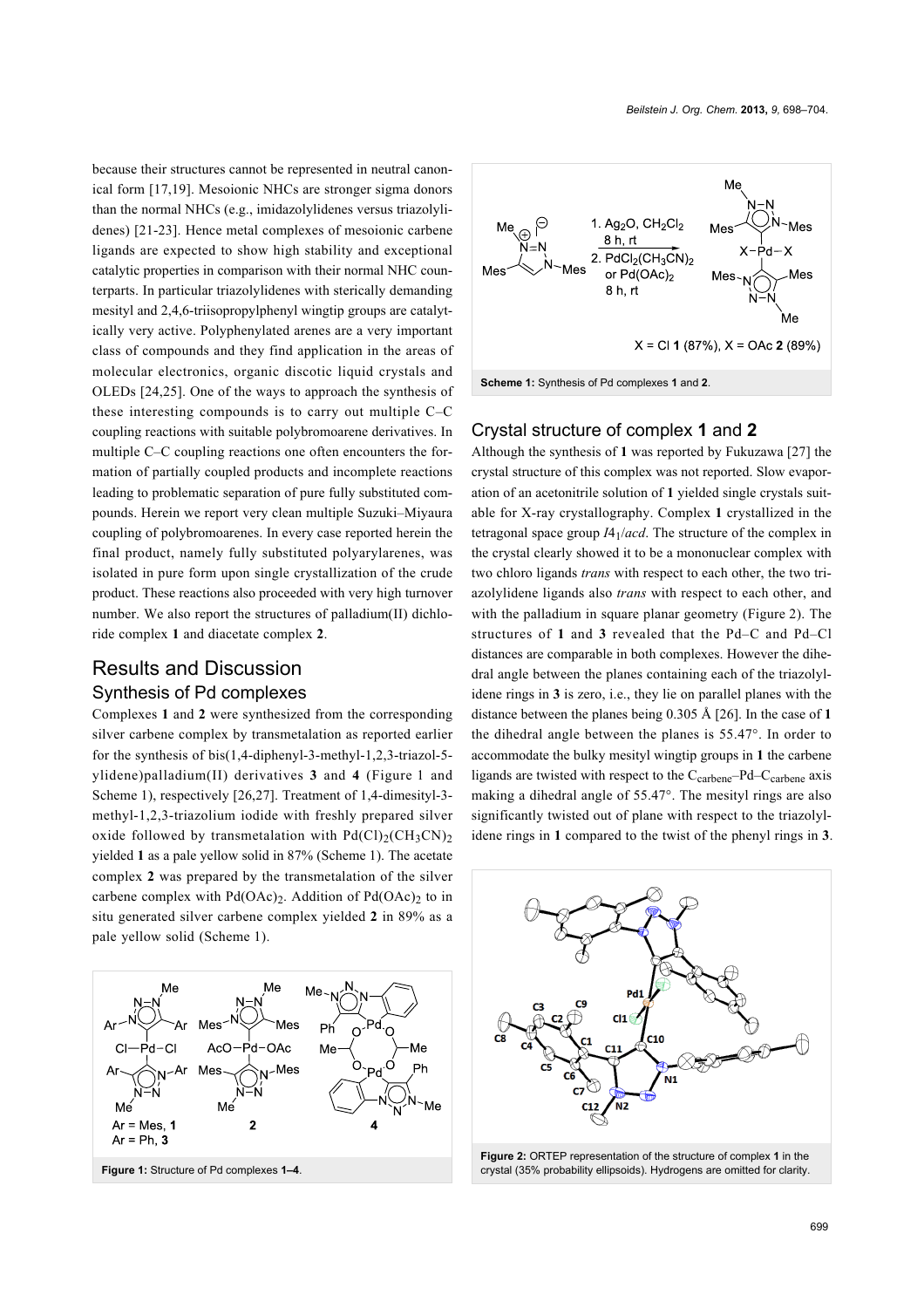The structure of **2** was also unambiguously established by single-crystal XRD data. Crystals suitable for XRD were grown by slow evaporation of a toluene solution of **2**. It belonged to a monoclinic system with the space group  $P2_1/n$ . The structures of the acetate complexes **2** and **4** are significantly different. Complex **4** is binuclear with each of the palladium atoms being part of a pallado cycle formed by insertion to the *ortho* position of one of the *N*-phenyl groups [\[26\]](#page-6-7). The two palladium atoms are connected by two bridging acetate ligands. In the case of **2** with dimesityl wingtip groups on the triazolylidene ligand the formation of a pallado cycle is not feasible because the *ortho* positions are substituted with methyl groups. Secondly, due to the bulky nature of the mesityl groups, the formation of a binuclear complex with bridging acetate ligands is also infeasible. Complex **2** has a simple mononuclear structure with two monodentate acetate ligands each bonded to palladium through a single oxygen atom [\(Figure 3](#page-2-0)).

<span id="page-2-0"></span>

# Suzuki–Miyaura coupling of polybromoarenes using complex **1**

Complexes of palladium-mesoionic NHCs have been shown to be catalytically much more active than the corresponding complexes with normal NHCs (i.e., Pd complexes of 1,2,3-triazolylidene versus imidazolylidene ligands) in C–C bondforming coupling reactions [\[28\]](#page-6-9). The enhanced catalytic activity may be due to stronger sigma donor ability of mesoionic NHCs compared to normal NHCs. The stronger sigma donor ability of mesoionic NHCs may stabilize intermediates in the catalytic cycle. Complex **1** has been shown by Fukuzawa [\[27\]](#page-6-8) to be very active for the coupling of simple aryl chlorides. In this work we demonstrate that complex **1** is an excellent catalyst for multiple Suzuki–Miyaura coupling reactions of polybromoarenes. Reaction conditions were optimized using 1,4-dibromobenzene (**6**)

and phenylboronic acid (**5**) as substrates. The reactions were carried out by using 2 mol % of complex **1** as catalyst and 4 mol % of PPh<sup>3</sup> *irrespective of the number of bromines present in the polybromoarenes* ([Scheme 2](#page-3-0), [Table 1](#page-3-1)). Typically for polybromoarenes 1.0 to 1.2 equivalents of arylboronic acid and 2 equivalents of NaOH *per bromine* were used. For example, in the case of 1,4-dibromobenzene (**6**), 2 equivalents of phenylboronic acid (**5**) and 4 equivalents of NaOH were used and in the case of 1,3,6,8-tetrabromopyrene (**18**) 4.8 equivalents of phenylboronic acid (**5**) and 8 equivalents of NaOH were used. The addition of  $PPh<sub>3</sub>$  is crucial, and in its absence the reaction mixture turned black, the catalyst was quickly deactivated, and the reactions did not proceed to completion. The reactions were carried out at 105–110 °C under N<sub>2</sub> atmosphere and the course of the reaction was followed by TLC. Typically, the reaction of polybromoarenes initially showed multiple spots on TLC. Reactions were carried out for the desired time period until a single major spot was observed on TLC. Pure polyarylated products were obtained by a single recrystallization of the crude product eliminating cumbersome chromatographic separations. Several polybromoarenes were investigated and the results are summarized in [Table 1.](#page-3-1) In the case of **7** the catalytic activity was tested for up to 13 cycles by the successive addition of 1,4-dibromobenzene (**6**), phenylboronic acid (**5**) and NaOH to the same reaction pot. After 13 cycles of reaction, the catalytic turnover number (TON) was as high as 1260. TON is defined as the ratio of the number of moles of product formed to the number of moles of catalyst used times the number of C–C bonds formed in the reaction. This is due to the fact that for each C–C bondforming reaction one catalytic cycle needs to be completed. It must be highlighted here that 2,7-di-*tert*-butyl-4,5,9,10-tetrabromopyrene (**21**) and 4,7,12,15-tetrabromo[2.2]paracyclophane (**26**) [\[29\]](#page-6-10) are particularly difficult substrates to undergo Suzuki–Miyaura coupling in the presence of conventional catalysts such as  $PdCl_2(PPh_3)_2$ ,  $Pd(PPh_3)_4$  and  $Pd(dba)_2$ . The coupling of 4,7,12,15-tetrabromo[2.2]paracyclophane (**26**) with phenylmagnesium bromide in the presence of a  $NiCl<sub>2</sub>(PPh<sub>3</sub>)<sub>2</sub>$  catalyst has been reported to yield 4,7,12,15tetraphenyl[2.2]paracyclophane (**27**) in only 6% [\[29\]](#page-6-10). In the present study these substrates underwent four-fold Suzuki–Miyaura coupling smoothly resulting in the formation of fully substituted derivatives in near quantitative yields. Interestingly, hexabromobenzene (**16**) [\[30\]](#page-6-11) and hexabromotriphenylene **23** [\[31\]](#page-6-12) also underwent six-fold coupling in a clean manner resulting in the formation of hexaphenylbenzene (**17**) and hexaaryltriphenylene **24**, respectively, in good yields. Under these conditions polychloroarenes did not give a clean reaction, and the reactions were sluggish in comparison to polybromoarenes. In addition, unlike the polybromo derivatives, the polychloroarene derivatives of pyrene, triphenylene and [2,2]paracyclophane are not readily available.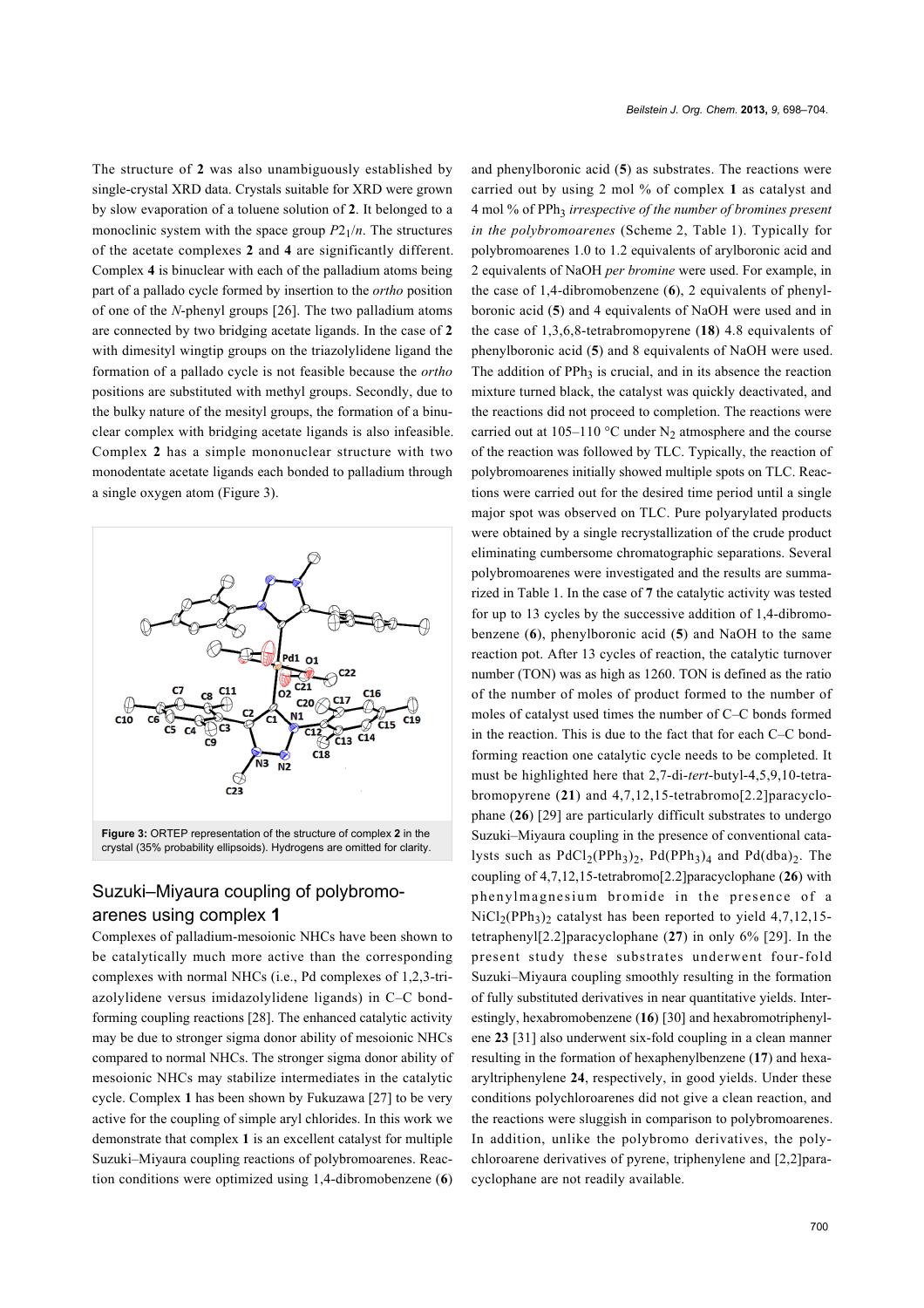<span id="page-3-0"></span>

 $ArB(OH)_2$ <br>1.2 equiv per<br>bromine

1 (2 mol %), PP $h_3$  (4 mol %) NaOH (2 equiv per bromine)<br>dioxane, 105–110 °C

 $\sum_{l=1}^{\infty}$   $\left[\text{Ar}\right]_n$ 

**Scheme 2:** Multiple Suzuki–Miyaura coupling of polybromoarenes using complex **1**.

 $\rightarrow$ 

<span id="page-3-1"></span>

| Table 1: Multiple Suzuki-Miyaura coupling of polybromoarenes with arylboronic acids by using complex 1 <sup>a</sup> . |                                         |                                                                                                    |                                      |                                                                                                                      |  |
|-----------------------------------------------------------------------------------------------------------------------|-----------------------------------------|----------------------------------------------------------------------------------------------------|--------------------------------------|----------------------------------------------------------------------------------------------------------------------|--|
| Entry                                                                                                                 | Polybromoarene                          | ArB(OH) <sub>2</sub>                                                                               | Time (h)                             | Product<br>(% Yield, TON <sup>b</sup> )                                                                              |  |
| $\mathbf 1$                                                                                                           | Br<br>Br<br>6                           | PhB(OH) <sub>2</sub> (5)                                                                           | $\ensuremath{\mathsf{3}}$            | -Ph<br>Ph<br>$(97, 1260$ after 13 cycles <sup>c</sup> )                                                              |  |
| $\boldsymbol{2}$                                                                                                      | Br<br>Br<br><b>Br</b><br>9              | PhB(OH) <sub>2</sub> (5)<br>$4-CF_3C_6H_4B(OH)_2$ (8)                                              | 3.5<br>$\ensuremath{\mathsf{3}}$     | Ar<br>Ar<br>$Ar = Ph, 10 (94, 141)$<br>Ar = $4$ -CF <sub>3</sub> C <sub>6</sub> H <sub>4</sub> , <b>11</b> (94, 141) |  |
| $\ensuremath{\mathsf{3}}$                                                                                             | Br<br>.Br<br>Br<br>Br<br>12             | PhB(OH) <sub>2</sub> (5)                                                                           | $\boldsymbol{9}$                     | .Ph<br>Ph.<br>Ph<br>`Ph<br>13 (95, 193)                                                                              |  |
| $\overline{\mathbf{4}}$                                                                                               | Br<br>Br<br>14                          | PhB(OH) <sub>2</sub> (5)                                                                           | $\boldsymbol{7}$                     | Ph<br>-Ph<br>15 (97, 194)                                                                                            |  |
| $\sqrt{5}$                                                                                                            | Br<br>.Br<br>Br<br>Br<br>Br<br>Br<br>16 | $PhB(OH)_2$ (5)                                                                                    | 15                                   | Ph<br>.Ph<br>Ph<br>Ph<br>`Ph<br>Ph<br>17 (59, 178)                                                                   |  |
| $\,6\,$                                                                                                               | Br,<br>Br<br>Bŕ<br>Br<br>18             | PhB(OH) <sub>2</sub> (5)<br>4-CF <sub>3</sub> C <sub>6</sub> H <sub>4</sub> B(OH) <sub>2</sub> (8) | $\begin{matrix} 8 \\ 6 \end{matrix}$ | <b>Ar</b><br>Ar<br>Ar<br>Ar<br>Ar = Ph, <b>19</b> (97, 194)<br>Ar = $4-CF_3C_6H_4$ , <b>20</b> (94, 188)             |  |
| $\boldsymbol{7}$                                                                                                      | Br<br>Br<br>Br'<br>Br<br>21             | $PhB(OH)_2$ (5)                                                                                    | 9.5                                  | Ph<br>Ph<br>Ph<br>Ph<br>22 (95, 190)                                                                                 |  |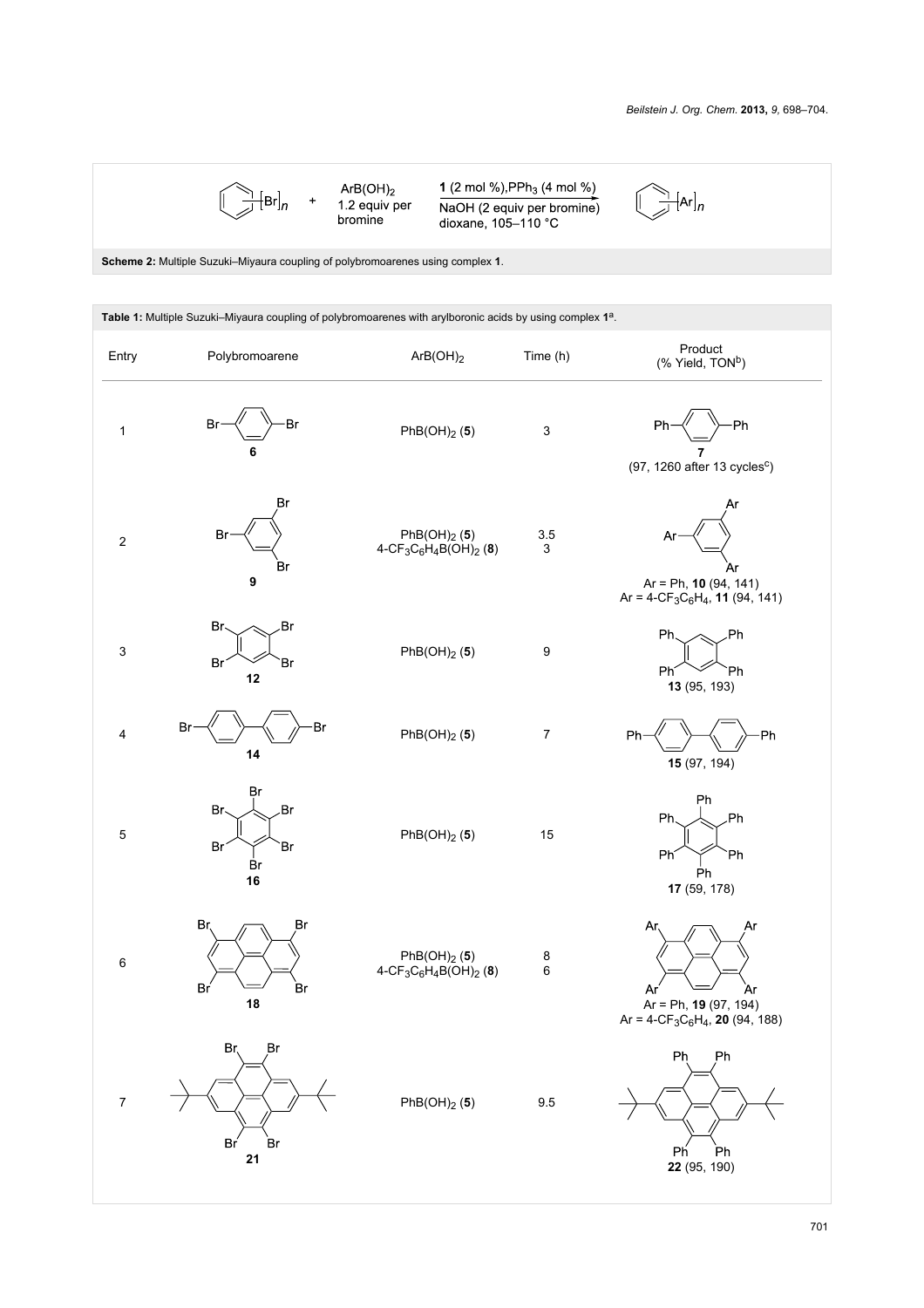

<sup>a</sup>100 mg scale bromoarene, 2 mol % catalyst **1**, 4 mol % PPh<sub>3</sub>, 1.2 equiv ArB(OH)<sub>2</sub> per bromine atom, 2 equiv NaOH per bromine; <sup>b</sup>TON = (moles of product formed × number of bromine atoms substituted)/(moles of catalyst used); csubstrates (100 mg bromoarene, 1.2 equiv ArB(OH)<sub>2</sub> and 2 equiv NaOH) were added to the same pot up to 13 cycles after completion of the previous cycle.

# Conclusion

In conclusion, the dichloro complex **1** has been shown to be catalytically very active for multiple Suzuki–Miyaura coupling of polybromoarenes, and several otherwise difficult to treat polybromo substrates have been efficiently converted to the corresponding polyaryl derivatives by using this catalyst. We also report the structural characterization of dichloro (**1**) and diacetate (**2**) complexes. Comparison of the structures of **1** and **2** with that of the corresponding (1,4-diphenyl-3-methyl-1,2,3 triazol-5-ylidene)palladium(II) complexes **3** and **4** is presented. The structures of the diacetate complexes **2** and **4** are significantly different in that **4** is a cyclopalladated dinuclear complex with acetate bridges whereas **2** is a mononuclear complex with monodentate acetate ligands. We predict that these catalysts could be potentially useful in polymer chemistry for the synthesis of polyaryl polymers that are important in OLEDs and molecular electronics applications.

### **Experimental**

1,4-Dimesityl-3-methyl-1,2,3-triazolium iodide was prepared from the corresponding triazole, which in turn was prepared by the click reaction of mesitylacetylene and mesitylazide according to the literature [\[27\]](#page-6-8). Complex **1** was synthesized in a similar manner as reported previously [\[27\]](#page-6-8).

### Synthesis of complex **1** [\[27\]](#page-6-8)

1,4-Dimesityl-3-methyl-1,2,3-triazolium iodide (250 mg, 0.56 mmol) was treated with freshly prepared silver oxide  $(78 \text{ mg}, 0.34 \text{ mmol}, 0.6 \text{ equiv})$  in  $CH_2Cl_2$  (12 mL). The solution was stirred at room temperature in the dark for 8 h. The silver carbene complex thus generated was not isolated. It was directly treated with  $Pd(CH_3CN)_2Cl_2$  (83 mg, 0.34 mmol, 0.6 equiv) and stirred for 8 h. The reaction mixture was passed through a bed of celite, and then removal of  $CH<sub>2</sub>Cl<sub>2</sub>$  gave complex **1** as a pale yellow solid (396 mg, 10.49 mmol) in 87% yield. Crystals of **1** suitable for single-crystal diffraction were grown by slow evaporation of a solution of **1** in acetonitrile. Complex **1** decomposed at 258–260 °C without melting. <sup>1</sup>H NMR (400 MHz, CDCl<sub>3</sub>) δ 6.95 (s, 8H) 3.72 (s, 6H), 2.45 and 2.44 (two overlapping singlets, 12H), 1.98 and 1.97 (two overlapping singlets, 24H); <sup>13</sup>C NMR (100 MHz, CDCl<sub>3</sub>) δ 162.8 (*C*carbene), 143.8, 139.7, 139.0, 138.8, 136.1, 135.9, 128.8, 128.3, 124.3, 35.7, 21.6, 21.5, 21.1, 18.9; ESIMS: *m*/*z* 815 along with the expected isotope peaks. HRMS (ESI–QTOF):  $m/z$  calcd for  $C_{42}H_{50}N_6Cl_2Pd 815.2587$ , found 815.2574.

#### Synthesis of complex **2**

The silver carbene complex generated as described above was subsequently treated with  $Pd(OAc)_2$  (75 mg, 0.34 mmol, 0.6 equiv) and stirred for 8 h. The reaction mixture was passed through a bed of celite, and then dichloromethane was removed under vacuum to give complex **2** as a pale yellow solid (430 mg, 0.5 mmol) in 89%.Crystals of **2** suitable for single crystal diffraction were grown by slow evaporation of a solution of **2** in toluene. Complex **2** decomposed at 149–152 °C without melting. <sup>1</sup>H NMR (400 MHz, CDCl<sub>3</sub>)  $\delta$  7.07–6.87 (m, 8H), 3.85–3.68 (m, 6H), 2.42–2.40 (m, 12H), 2.14–2.13 (m,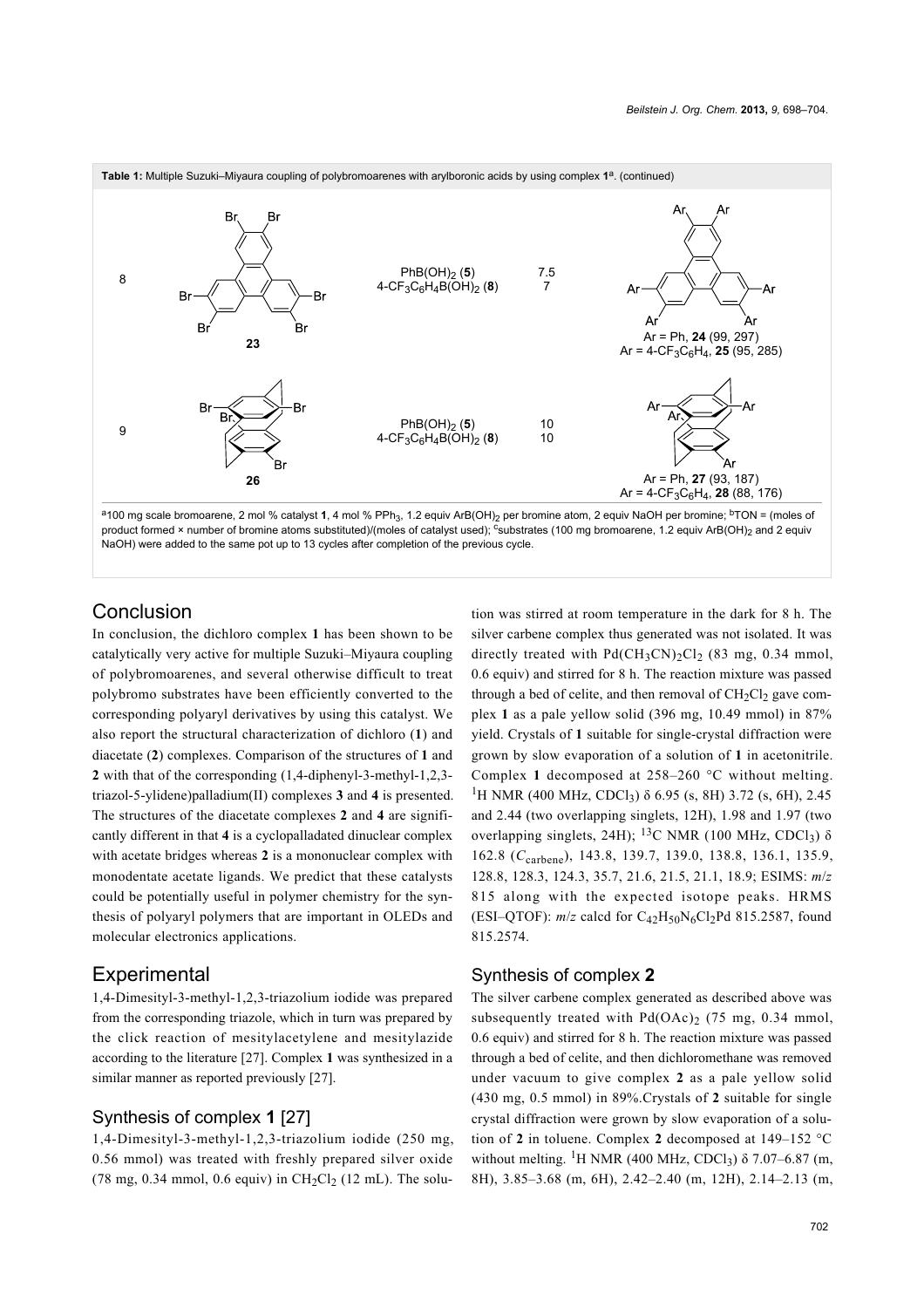6H), 2.04–1.96 (m, 18H), 1.25 (s, 6H); 13C NMR (100 MHz, CDCl3) δ 181.5, 162.8, 143.7, 140.9, 140.7, 139.6, 139.39, 139.3, 138.8, 138.7, 135.8, 135.7, 135.2, 135.0, 130.0, 129.4, 129.0, 128.7, 128.2, 36.4, 35.8, 35.7, 23.3, 21.5, 21.48, 21.43, 21.0, 20.0, 18.8, 17.4; ESIMS: *m*/*z* 863 along with the expected isotope peaks. HRMS (ESI–QTOF): *m*/*z* calcd for  $C_{46}H_{56}N_6O_4Pd$  863.3476, found 863.3491.

# Representative procedures for Suzuki–Miyaura coupling of polybromoarenes:

**Synthesis of 1,3,6,8-tetraphenylpyrene (19):** A mixture of 1,3,6,8-tetrabromopyrene (**18**, 100 mg, 0.193 mmol), phenylboronic acid (**5**, 113 mg, 0.93 mmol, 4.8 equiv), complex **1** (3 mg, 2 mol %), triphenylphosphine (4 mg, 4 mol %), NaOH (62 mg, 1.54 mmol, 8 equiv) was heated under reflux in 4 mL of 1,4-dioxane under nitrogen atmosphere. The reaction was completed in 8 h (monitored by TLC). The reaction mixture was diluted with water (10 mL) and extracted with CH<sub>2</sub>Cl<sub>2</sub> (3  $\times$ 5 mL). The organic layer was dried over sodium sulfate and filtered, and then the solvent was removed under vacuum. The crude product was recrystallized from  $CH<sub>2</sub>Cl<sub>2</sub>$  to give 1,3,6,8tetraphenylpyrene (**19**, 95 mg, 0.19 mmol) in 97% yield as a lime-yellow solid, mp: 264 °C. <sup>1</sup>H NMR (400 MHz, CDCl<sub>3</sub>)  $\delta$ 8.17 (s, 4H), 8.01 (s, 2H), 7.68–7.66 (m, 8H), 7.55–7.52 (m, 8H), 7.48–7.44 (m, 4H); <sup>13</sup>C NMR (100 MHz, CDCl<sub>3</sub>) δ 141.2, 137.4, 130.8, 129.6, 128.5, 128.2, 127.4, 126.1, 125.4; HRMS (ESI–QTOF): *m/z* calcd for C<sub>40</sub>H<sub>27</sub> 507.2113, found 507.2094.

#### **1,3,6,8-Tetrakis(4-trifluoromethylphenyl)pyrene (20)**:

Prepared from 1,3,6,8-tetrabromopyrene (**18**, 100 mg, 0.19 mmol), complex **1** (3 mg, 2 mol %), 4-trifluoromethylphenylboronic acid (**8**, 176 mg, 0.93 mmol), NaOH (62 mg, 1.54 mmol), PPh<sub>3</sub> (2 mg, 4 mol %). Yield 142 mg, 94%; colorless solid, mp 231–232 °C (lit. 231 °C) [\[32\]](#page-6-13). <sup>1</sup>H NMR (500 MHz, CDCl<sub>3</sub>)  $\delta$  8.13 (s, 4H), 7.99 (s, 2H), 7.83–7.77 (AA'BB' pattern, 16H); 13C NMR (125 MHz, CDCl<sup>3</sup> ) δ 144.3, 136.4, 131.0, 130.0 (q, *J* = 31.8 Hz), 129.4, 128.5, 125.9, 125.7, 125.6 (q, *J* = 2.5 Hz), 124.4 (q, *J* = 270 Hz); HRMS (ESI-QTOF):  $m/z$  calcd for  $C_{44}H_{23}F_{12}$ 779.1608, found 779.1616.

#### **2,3,6,7,10,11-Hexakis(4-trifluoromethylphenyl)triphenylene**

**(25)**: Prepared from 2,3,6,7,10,11-hexabromotriphenylene (**23**, 100 mg, 0.14 mmol), complex **1** (2 mg, 2 mol %), 4-trifluoromethylphenylboronic acid (**8**, 195 mg, 1.03 mmol), NaOH (68 mg, 1.70 mmol), PPh<sub>3</sub> (2 mg, 4 mol %). Yield 148 mg, 95%; silver colored solid. (mp > 360 °C). <sup>1</sup>H NMR (500 MHz, CDCl<sup>3</sup> ) δ 8.70 (s, 6H), 7.60–7.43 (AA'BB', 24H, *J* = 8 Hz); <sup>13</sup>C NMR (125 MHz, CDCl<sub>3</sub>) δ 144.3, 139.2, 130.4, 129.7 (q, *J* = 32.5 Hz), 129.5, 126.1, 125.5 (q, *J* = 3.6 Hz), 124.2 (q, *J* = 270 Hz); HRMS (ESI-QTOF):  $m/z$  calcd for  $C_{60}H_{31}F_{18}$ 1093.2138, found 1093.2100.

### **4,7,12,15-Tetrakis(4-trifluoromethylphenyl)[2.2]paracyclophane (28)**: Prepared from 4,7,12,15-tetrabromo[2.2]paracyclophane (**26**, 100 mg, 0.19 mmol), complex **1** (3 mg, 2 mol %), 4-trifluoromethylphenylboronic acid (**8**, 174 mg, 0.92 mmol), NaOH (61 mg, 1.53 mmol), PPh<sub>3</sub> (2 mg, 4 mol %). Yield 132 mg, 88%; colorless solid, mp 224 °C. 1H NMR (500 MHz, CDCl<sub>3</sub>)  $\delta$  7.69–7.67 (m, 8H), 7.49–7.47 (m, 8H), 6.86 (s, 4H); 3.52 and 2.83 (AA'BB' pattern, 8H); <sup>13</sup>C NMR (125 MHz, CDCl3) δ 143.7, 139.5, 137.5, 132.6, 129.4 (q, *J* = 32.6 Hz), 129.2, 124.3 (q, *J* = 270 Hz), 33.4; HRMS (ESI–QTOF): *m*/*z* calcd for C44H29F12 785.2078, found 785.2077.

# Supporting Information

#### Supporting Information File 1

Spectroscopic characterization data of compounds **8, 10,**

# **11, 13, 15, 17, 22, 24** and **27**.

[\[http://www.beilstein-journals.org/bjoc/content/](http://www.beilstein-journals.org/bjoc/content/supplementary/1860-5397-9-79-S1.pdf) [supplementary/1860-5397-9-79-S1.pdf\]](http://www.beilstein-journals.org/bjoc/content/supplementary/1860-5397-9-79-S1.pdf)

#### Supporting Information File 2

CIF file for complex **1**. [\[http://www.beilstein-journals.org/bjoc/content/](http://www.beilstein-journals.org/bjoc/content/supplementary/1860-5397-9-79-S2.cif) [supplementary/1860-5397-9-79-S2.cif\]](http://www.beilstein-journals.org/bjoc/content/supplementary/1860-5397-9-79-S2.cif)

#### Supporting Information File 3

CIF file for complex **2**. [\[http://www.beilstein-journals.org/bjoc/content/](http://www.beilstein-journals.org/bjoc/content/supplementary/1860-5397-9-79-S3.cif) [supplementary/1860-5397-9-79-S3.cif\]](http://www.beilstein-journals.org/bjoc/content/supplementary/1860-5397-9-79-S3.cif)

### Acknowledgements

We thank CSIR and DST, New Delhi for financial support, the Department of Chemistry, and SAIF, IIT Madras for infrastructure. JBS thanks CSIR for a fellowship.

#### References

- <span id="page-5-0"></span>1. Díez-González, S.; Marion, N.; Nolan, S. P. *Chem. Rev.* **2009,** *109,* 3612–3676. [doi:10.1021/cr900074m](http://dx.doi.org/10.1021%2Fcr900074m)
- 2. Martin, D.; Melaimi, M.; Soleilhavoup, M.; Bertrand, G. *Organometallics* **2011,** *30,* 5304–5313. [doi:10.1021/om200650x](http://dx.doi.org/10.1021%2Fom200650x)
- 3. Lin, J. C. Y.; Huang, R. T. W.; Lee, C. S.; Bhattacharya, A.; Hwang, W. S.; Lin, I. J. B. *Chem. Rev.* **2009,** *109,* 3561–3598. [doi:10.1021/cr8005153](http://dx.doi.org/10.1021%2Fcr8005153)
- 4. Mercs, L.; Albrecht, M. *Chem. Soc. Rev.* **2010,** *39,* 1903–1912. [doi:10.1039/b902238b](http://dx.doi.org/10.1039%2Fb902238b)
- 5. Herrmann, W. A. *Angew. Chem., Int. Ed.* **2002,** *41,* 1290–1309. [doi:10.1002/1521-3773\(20020415\)41:8<1290::AID-ANIE1290>3.0.CO;](http://dx.doi.org/10.1002%2F1521-3773%2820020415%2941%3A8%3C1290%3A%3AAID-ANIE1290%3E3.0.CO%3B2-Y) [2-Y](http://dx.doi.org/10.1002%2F1521-3773%2820020415%2941%3A8%3C1290%3A%3AAID-ANIE1290%3E3.0.CO%3B2-Y)